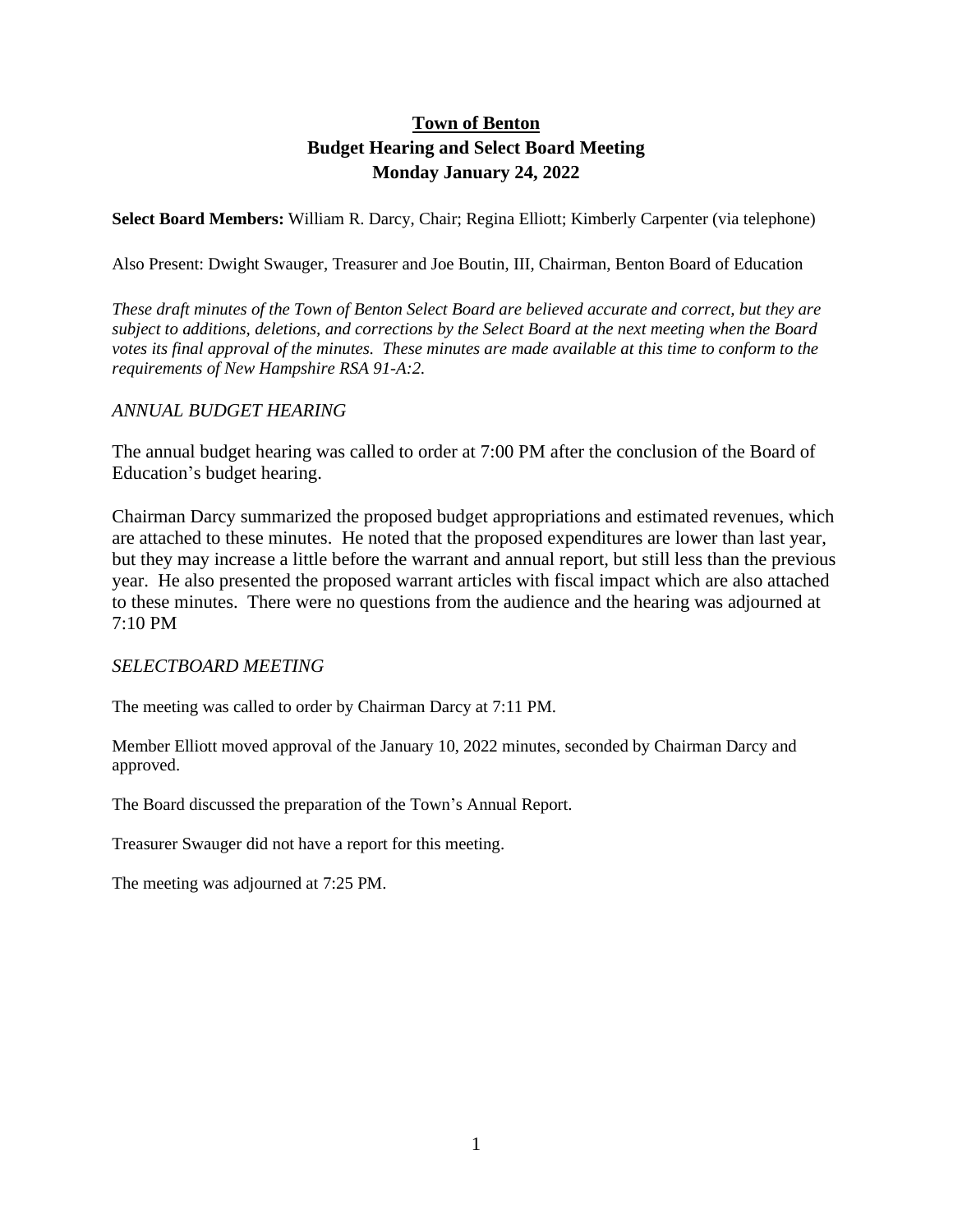| Account | <b>Charge Point</b>              | <b>Budget</b>  | Spent     | <b>Balance</b> | Proposed<br>2022 |
|---------|----------------------------------|----------------|-----------|----------------|------------------|
| 4130    | Executive                        | 8,000          | 7,143.50  | 856.50         | 8,000            |
| 4140    | Election & Town Clerk            | 4,750          | 3,608.10  | 1,141.90       | 5,500            |
| 4150    | <b>Financial Administration</b>  | 10,000         | 7,919.33  | 2,080.67       | 9,000            |
| 4152    | <b>Property Revaluation</b>      | 6,500          | 6,061.25  | 438.75         | 5,000            |
| 4153    | <b>Legal Expenses</b>            | 125            | 0.00      | 125.00         | 125              |
| 4155    | Personnel Admin                  | 2,000          | 1,881.90  | 118.10         | 2,000            |
| 4193    | Planning & Zoning                | 250            |           | 250.00         | 250              |
| 4194    | Gov't Buildings                  | 5,000          | 4,430.40  | 569.60         | 5,000            |
| 4195    | Cemeteries                       | 4,000          | 1,250.00  | 2,750.00       | 4,000            |
| 4196    | Insurance                        | 1,400          | 1,010.43  | 389.57         | 1,400            |
| 4197    | Ads & Regional Assoc.            | 2,000          | 1,395.15  | 604.85         | 2,000            |
| 4199    | <b>Property Assess Software</b>  | 2,600          | 2,594.15  | 5.85           | 3,000            |
| 4210    | Police                           | 1,625          | 1,625.00  | 0.00           | 1,750            |
| 4215    | Ambulance                        | 7,600          | 7,519.00  | 81.00          | 8,000            |
| 4220    | Fire                             | 10,000         | 10,000.00 | 0.00           | 10,000           |
| 4240    | <b>Building Inspection</b>       | 200            | 0.00      | 200.00         | 200              |
| 4299    | <b>Other Public Safety</b>       | $\overline{0}$ | 0.00      | 0.00           | $\overline{0}$   |
| 4312    | Highways & Streets               | 60,000         | 26,356.43 | 33,643.57      | 55,000           |
| 4313    | <b>Bridges</b>                   | 250            | 0.00      | 250.00         | 250              |
| 4316    | <b>Street Lighting</b>           | 300            | 284.58    | 15.42          | 300              |
| 4319    | <b>Other Streets</b>             | $\overline{0}$ | 0.00      | 0.00           |                  |
| 4414    | Pest Control                     | 250            | 168.06    | 81.94          | 250              |
| 4442    | Direct Assistance Welfare        | 250            | 0.00      | 250.00         | 250              |
| 4444    | <b>Intergovernmental Welfare</b> | 2,000          | 1,500.00  | 500.00         | 2,000            |
| 4445    | <b>Vendor Payments</b>           | $\Omega$       | 0.00      | 0.00           | $\overline{0}$   |
|         | <b>TOTALS</b>                    | 129,100        | 84,747.28 | 44,352.72      | 123,275          |

 **2022 PROPOSED APPROPRIATIONS**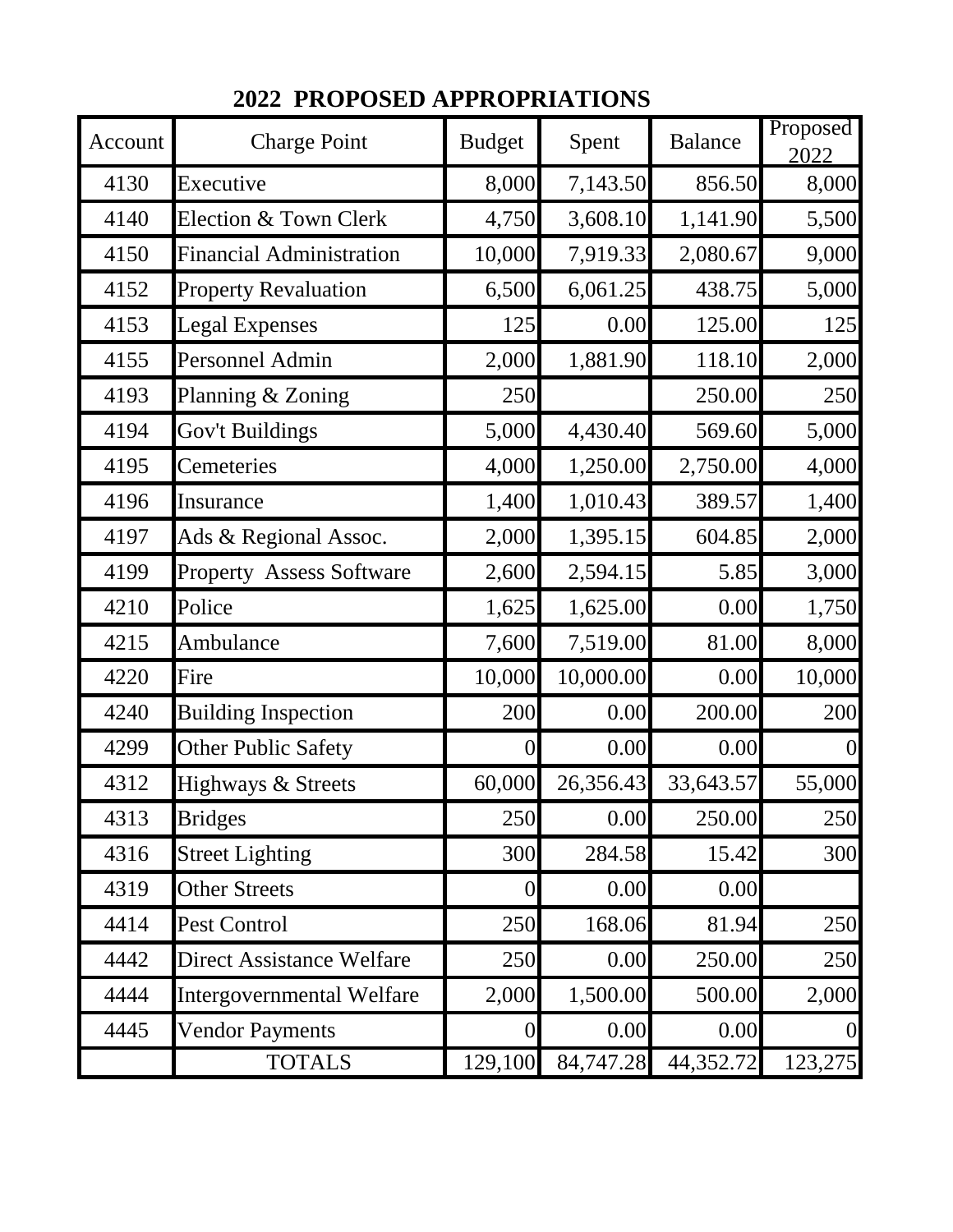| <b>Source</b>                         | <b>Estimated 2021</b> | <b>Received 2021</b> | <b>Estimated 2022</b> |
|---------------------------------------|-----------------------|----------------------|-----------------------|
| Property Taxes (3110)                 | 440,000.00            | 442,963.97           | 440,000.00            |
| Timber Taxes (3185)                   | 3,000.00              | 5,401.69             | 3,000.00              |
| Payment in Lieu of<br>Taxes (3186)    | 65,500.00             | 68,005.00            | 65,500.00             |
| <b>Excavation Tax</b><br>(3187)       | 0.00                  | 0.00                 | 0.00                  |
| Other Taxes and Fees<br>(3189)        | 50.00                 | 765.00               | 50.00                 |
| Int./ Penalties/ Taxes<br>(3190)      | 4,000.00              | 2,682.75             | 4,000.00              |
| Tax Lien Dep from<br>Collector (3191) | 0.00                  | 15,195.11            | 0.00                  |
| Motor Vehicle Permit<br>Fees (3220)   | 58,000.00             | 87,327.00            | 58,000.00             |
| <b>Building Permits</b><br>(3230)     | 400.00                | 110.00               | 400.00                |
| Pistol Permits(3290)                  | 0.00                  | 30.00                | 0.00                  |
| Dog Licenses (3291)                   | 350.00                | 324.00               | 350.00                |
| Rental of Town Hall<br>(3292)         | 100.00                | 50.00                | 100.00                |
| <b>Shared Revenues</b><br>(3311)      | 0.00                  | 0.00                 | 0.00                  |
| Meals and Rooms Tax<br>Dist. (3352)   | 19,000.00             | 27,552.58            | 23,000.00             |
| <b>Highway Block Grant</b><br>(3353)  | 15,300.00             | 15,273.44            | 15,300.00             |
| <b>Other State Grants</b><br>(3359)   | 0.00                  | 19,419.92            | 0.00                  |
| Sale of Municipal<br>Property (3501)  | 0.00                  | 0.00                 | 0.00                  |
| Interest on Investment<br>(3502)      | 120.00                | 129.92               | 120.00                |
| Ins Dividends &<br>Reimb. (3506)      | 1,500.00              | 160.05               | 0.00                  |
| Contributions &<br>Donations (3508)   | 0.00                  | 100.00               | 0.00                  |
| Totals                                | 607,320.00            | 685,490.43           | 609,820.00            |

# **2022 Estimated Revenues**